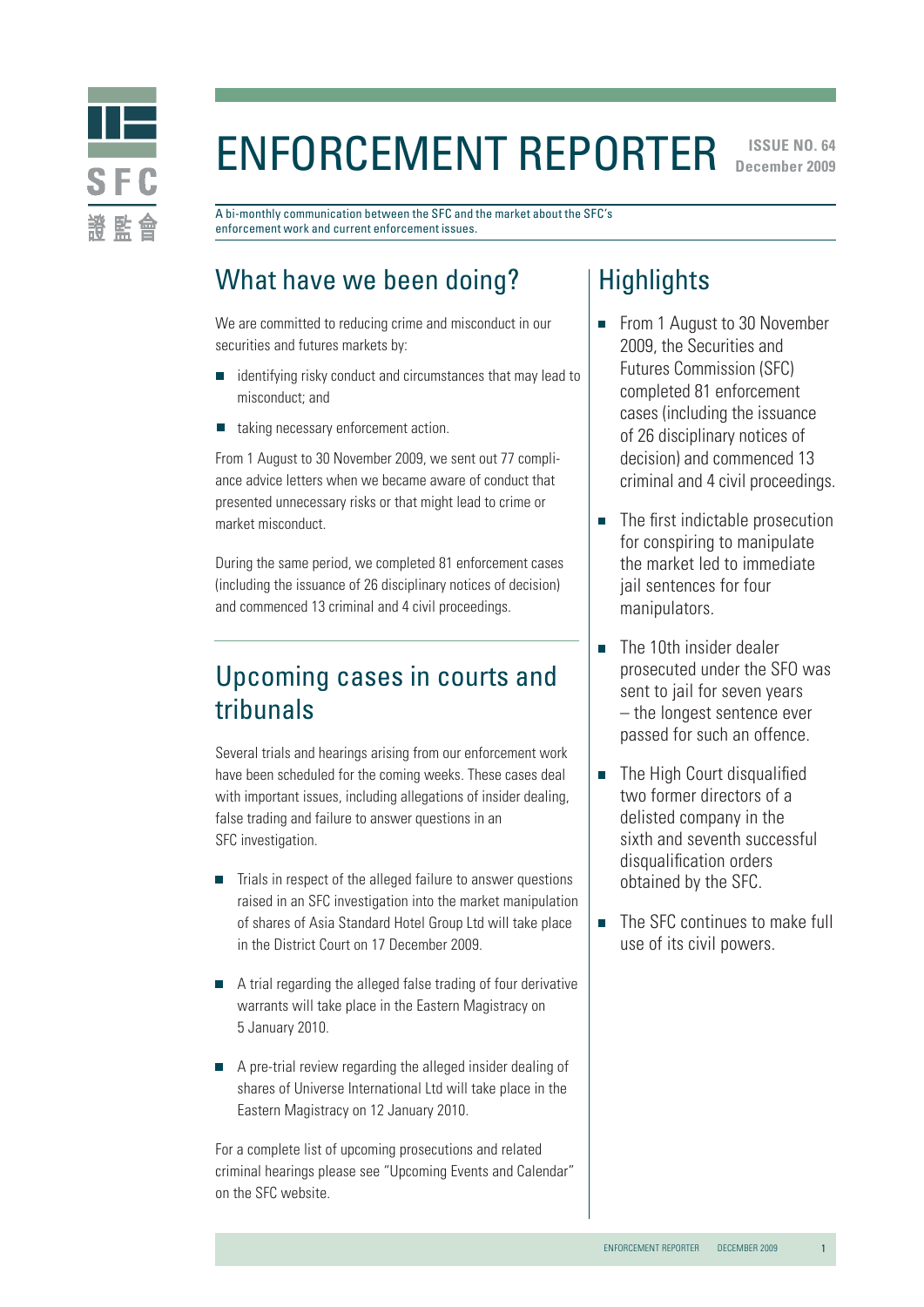# Milestone reached to combat market manipulation

### **Market manipulators jailed**

Market manipulation is a serious crime of dishonesty designed to defraud the investing public for illegal profit. Criminals who think they can take advantage of innocent investors by falsifying the market are on notice that the SFC will take action against them.

Recently, four people were sent to jail by the District Court for conspiring to manipulate the shares of Asia Standard Hotel Group Ltd (ASH). This marks the first indictable prosecution for false trading under section 295 of the SFO and is also the largest market manipulation case brought before a court in Hong Kong.

The SFC alleged that:

- the trading activities of Mr Chan Chin Yuen, his sister-in-law Miss Au Yeung Man Chun Elaine, his brother Mr Chan Chin Tat and a friend Mr Chui Siu Fung (Chui) created a false or misleading impression of the depth and liquidity in the market for ASH shares from 1 August to 5 September 2005. This raised the share price of ASH by 78% and ramped up the company's market capitalisation by \$4 billion, representing the largest market capitalisation ever falsified in a manipulation case commenced by the SFC;
- the trading was funded by Chan Chin Yuen while the others in the group traded largely among themselves; and
- the trading constituted more than 50% of ASH shares traded during the period on turnover of about \$190 million.  $\Box$

His Honour Deputy Judge Johnny Chan sentenced Chan Chin Yuen to 30 months in jail and the other three were each given a 26-month jail sentence. Each defendant was ordered to pay investigation costs of \$288,400 to the SFC.

In passing the sentences, the Deputy Judge remarked that the market manipulation undertaken by the defendants, if undeterred, would undermine the integrity of the stock market of Hong Kong. Hence, the court must pass a sentence that reflected public disapproval and with enough impact to deter other like-minded people.

Chan Chin Yuen previously evaded attending an SFC interview in the investigation and failed to do so on another date ordered by the court. Chan was found to be in contempt of court and was later arrested and imprisoned. He was released on the basis that he attended an SFC interview and surrendered his travel documents.

Chan Chin Tat and Chui are also charged with the offence of failing to answer questions during the SFC investigation without reasonable excuse. The trial of these charges is scheduled for 17 December 2009.

For further information, please see press releases dated 1 November 2007, 10 July 2008, 7 August 2008, 13 November 2009 and 26 November 2009.

### **Two manipulators given suspended jail terms**

In other cases involving false trading, Mr Zhu Li (Zhu) and Mr Chang Kar Hung (Chang) were:

- both jailed for two months, suspended for 12 months; П
- ordered to pay fines of \$10,000 and \$9,000 respectively; and
- ordered to pay investigation costs of \$39,942 and \$28,263 to the SFC respectively.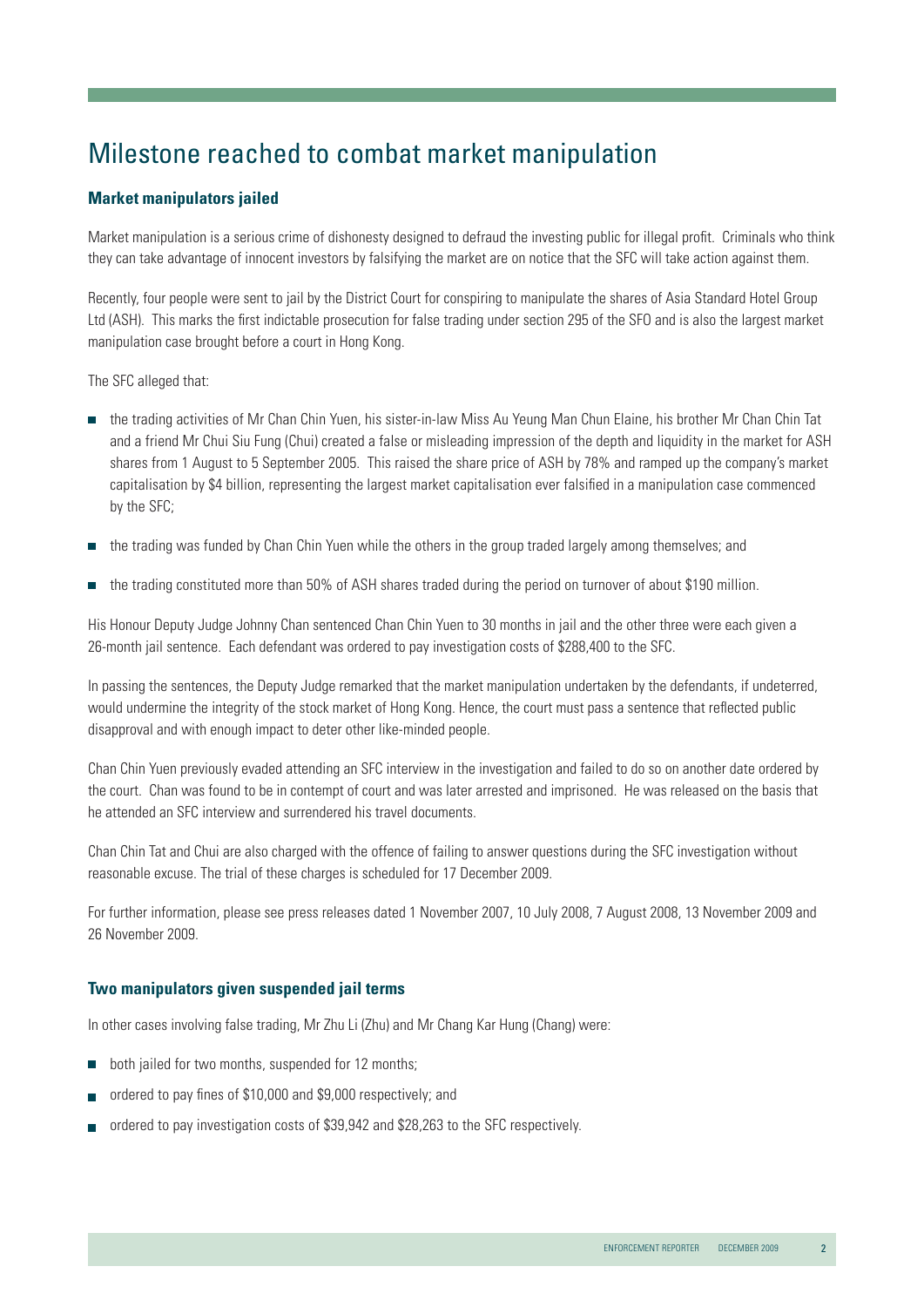Zhu submitted an application for immigration to Hong Kong under the Capital Investment Entrant Scheme, which required Zhu to acquire \$6.5 million worth of Hong Kong listed securities and to hold them. The valuation of securities held was based on the acquisition price of the securities concerned.

Zhu was found to have placed a series of sell-and-cancel orders and conducted a wash sale to inflate the transacted price of a stock. He admitted that by doing so, he could satisfy the investment requirement with less money.

Chang was found to have manipulated the closing prices of two derivative warrants to respectively dispose of his holdings at higher prices and secure a lower price for his purchase.

For further information, please see press releases dated 17 August 2009, 19 August 2009, 26 August 2009 and 2 November 2009.

### **Licensed persons disciplined for manipulative related misconduct**

Recently, the SFC disciplined the following firms and their staff who failed to prevent clients from trading in an abusive manner:

- Shun Loong Securities Co Ltd (Shun Loong) was reprimanded and fined \$2 million;
- Mr Wilhelm Soeharsono Budihardjo (Budihardjo), a responsible officer of Shun Loong and part of the senior management of Shun Loong, etc, was suspended for 12 months;
- Grand Investment (Securities) Ltd (Grand) was reprimanded and fined \$3 million:
- Mr Lee Tak Lun, a responsible officer of Grand, etc, was suspended for 12 months; and
- **Ms Chung Wing Han Wendy, a responsible officer of Grand, etc, was suspended for 18 months.**

The above actions stemmed from an SFC investigation into Macquarie Equities (Asia) Ltd's operation of a commission rebate scheme in relation to derivative warrants issued by Macquarie Bank Ltd (MB warrants). Under the rebate arrangement, Macquarie agreed to reimburse investors, through their participating brokers, the brokerage costs for trading specified warrants, thus reducing transaction costs for investors and stimulating trading in certain MB warrants. Two clients of Shun Loong and Grand were found to have traded abusively in some MB warrants.

The two clients received commission rebate that was more than the brokerage commission they paid. As a result, they generated risk-free profit by buying and selling the same warrant at the same price and at almost the same time. The clients' trading activities falsely inflated the turnover of the relevant warrants and gave an impression to other investors that the warrants were actively traded. However, Shun Loong and Grand failed to take any action to prevent the clients from trading in the abusive manner, so the firms' conduct was contrary to the interests of market integrity and was prejudicial to the investing public.

The above staff of Shun Loong and Grand also failed to monitor clients' trading activities and/or even failed to properly and actively participate in the firm's business.

For further information, please see press releases dated 19 August 2009 and 2 November 2009.

Separately, the SFC:

suspended Mr Yenn Man Han Stephen (Yenn), a licensed representative of Corporate Brokers Ltd, for 12 months, for placing manipulative orders and conducting wash sales in pre-opening and closing auction sessions for a number of stocks. If Yenn had been successful with the strategy, the SFC would have commenced a criminal prosecution against him for market manipulation;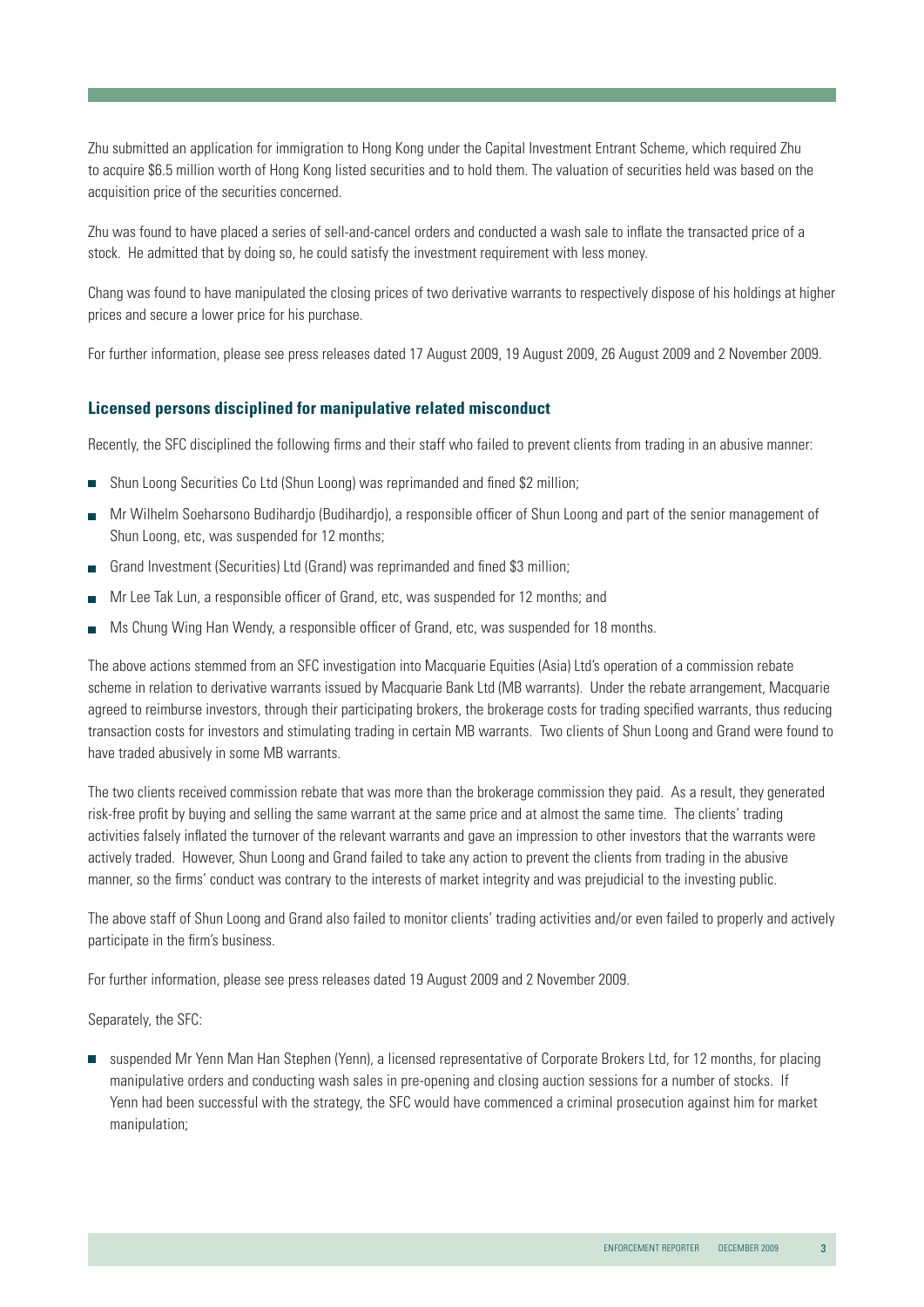- suspended Ms Liu Yaying Lillian, the then licensed representative of Morgan Stanley Asia Ltd (Morgan Stanley), for six months, for failing to notice or otherwise turning a blind eye to the possibility that the matched trades that she carried out for one of her clients might result in wash sales and falsely inflated turnover; and
- prohibited Mr Chen Wei, a former responsible officer of ICEA Securities Ltd, from re-entering the industry for four months, for purchasing shares of a company to provide improper market support for its share price after listing. At the time, ICEA Capital Ltd was the sponsor and lead underwriter. The manipulative purchases had the effect of reducing the selling pressure on the shares, thus giving the market a misleading impression of the demand for and price of the shares.

Licensed persons should not facilitate abusive trading by clients or engage in conduct of a manipulative nature themselves. For further information, please see press releases dated 17 August 2009, 26 August 2009 and 17 November 2009.

# Insider dealing not tolerated

### **Former investment banker jailed for seven years**

A former managing director of Morgan Stanley, Mr Du Jun (Du), was jailed for seven years in September by the District Court for insider dealing in the shares of CITIC Resources Holdings Ltd (CITIC). Du is the 10th insider that the SFC has successfully prosecuted under the SFO within 14 months; he also became the sixth insider jailed since the first such conviction in July 2008. Du's jail term is the longest ever imposed on an insider and the maximum sentence available to the trial judge.

The SFC's investigation found that Du purchased a total of 26.7 million CITIC shares at an average price of \$3.2625 per share between 15 February and 30 April 2007. At the time, he was part of the Morgan Stanley team advising on a proposed deal by CITIC to acquire oil field assets in China. He traded on price-sensitive information not known to the market. When CITIC made an official announcement of the proposed deal on 9 May 2007, the share price closed at \$4.19. Du made a profit of about \$33.4 million from selling the first block of shares in July 2007.

In addition to the seven-year jail term, his Honour Judge Andrew Chan:

- imposed on Du a fine of \$23,324,117, reflecting the notional profit he earned rather than the realised profit. He subsequently made a loss of about \$31.3 million in selling a block of shares from December 2008 to January 2009. In determining the fine, the court referred to the reason in The Insider Dealing Tribunal vs Shek Mei Ling [1999] 2 HKCFAR 205. "Subsequent changes in market prices are irrelevant … because such changes are not to be regarded as flowing from the original improper purchase of shares. Rather, they flow from the insider dealer's decision to retain the shares …";
- **banned Du from being a director or manager of any listed corporation or from taking part in the management of any listed** corporation for five years, without court approval;
- banned Du from dealing in securities, futures contracts, leveraged foreign exchange contracts or interests in any collective investment scheme (whether directly or indirectly) for five years, without court approval;
- ordered Du to pay the SFC investigation costs of \$933,340; and
- recommended that any professional body of which Du was a member to discipline him.

In passing the sentence, his Honour Judge Andrew Chan cited the guidance given to judges in the case of R vs Christopher McQuoid [2009] EWCA Crim 1301 in England, in which he judge considered (among other things) the following: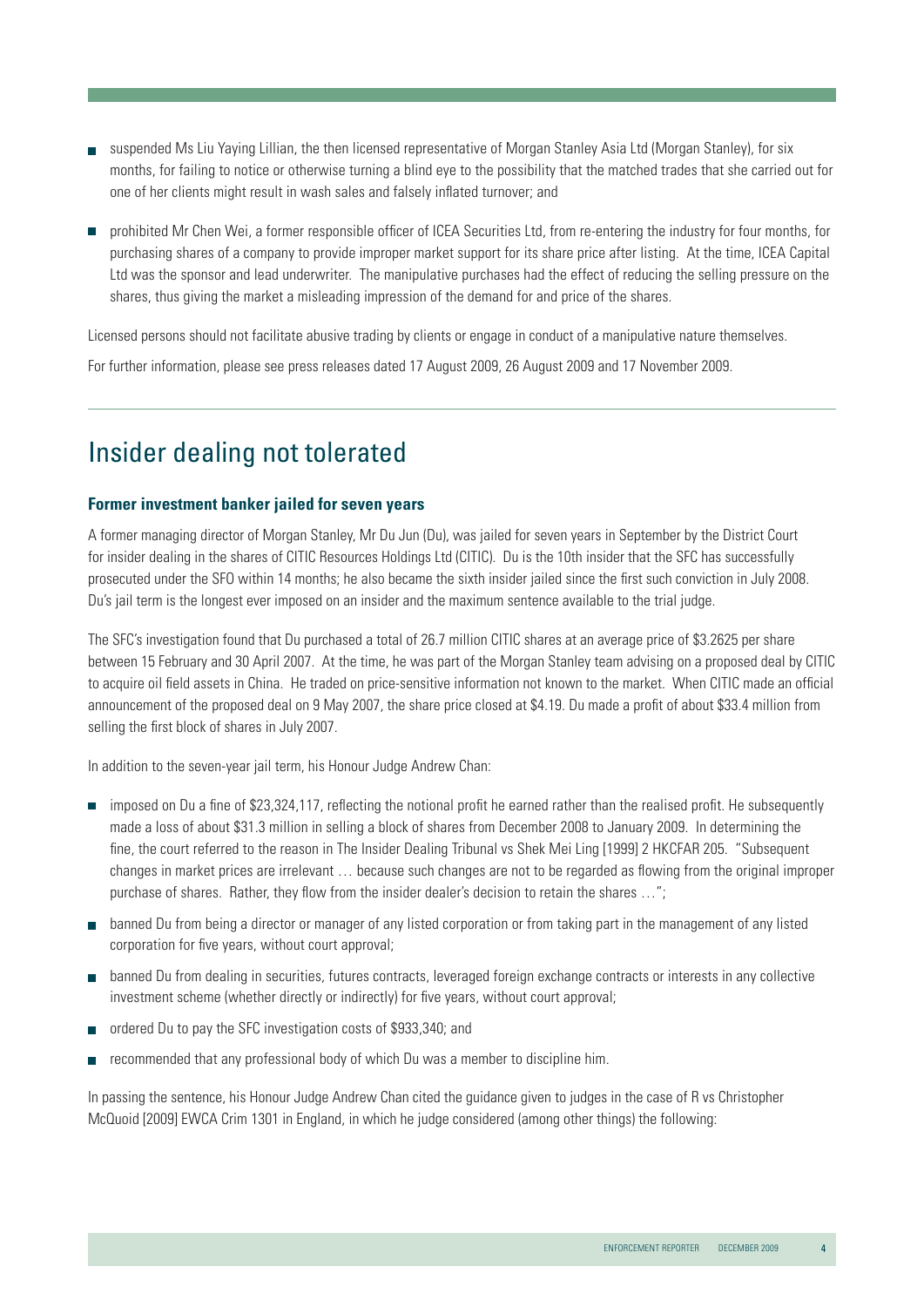- Du acted deliberately and dishonestly in utilising the information for his own financial benefit and that he had breached the trust placed on him by his employer, colleagues, and clients. This constituted a serious breach of trust.
- The scale of Du's insider dealing was unprecedented as a total purchase cost of about \$87 million was involved.
- Du's unlawful conduct seriously undermined the integrity of the market in Hong Kong as a financial centre.

The verdict underscores the SFC's dedication and commitment to protect investors from insider dealing and to ensure Hong Kong is protected from this kind of market misconduct. The sentence sends the strongest possible message that insider dealing is not tolerated in Hong Kong and those found guilty can expect lengthy terms of imprisonment.

Du has appealed against his conviction and sentence. No date has been fixed for the hearing of the appeal.

For further information, please see press releases dated 11 July 2008, 5 September 2008, 10 September 2009 and 18 September 2009, and the "Reasons for the Sentence" dated 18 September 2009 (DCCC 787/2008) on the Judiciary's website.

#### **Prosecution for alleged insider dealing continues**

The SFC has commenced criminal proceedings against Mr Chan Pak Hoe, Pablo (Chan) for alleged insider dealing in connection with a proposed acquisition by Goldwyn Management Ltd (Goldwyn) of shares in Universe International Ltd (Universe) from the majority shareholder.

Chan was alleged to have represented the majority shareholder and to have purchased 3.88 million Universe shares between 2 May and 19 June 2008, whilst in possession of confidential and price-sensitive information about the proposal.

On 19 June 2008, Universe announced the proposed acquisition and trading in its shares was suspended. On the following day, trading was resumed and the share price rose about 40%. Chan made a gross profit of about \$120,000 on selling all his Universe shares.

On 24 September 2009, Chan pleaded not guilty to one count of insider dealing in the Eastern Magistracy. A pre-trial review will be held on 12 January 2010. Trial will commence on 12 April 2010.

For further information, please see press release dated 24 September 2009.

### Listed companies to ensure competent and honest governance

#### **Sixth and seventh listed company directors disqualified for misconduct**

In past issues of the Enforcement Reporter (Issue No. 61-62), we reported the disqualification orders obtained by the SFC against two former directors of GP NanoTechnology Group Ltd (GP Nano).

Recently, the SFC obtained orders in the High Court (HC) against two other former directors of GP Nano, Mr Fung Chiu (Fung) (former chairman and executive director) and Mr Lian En Sheng (Lian) (former executive director), disqualifying them from being directors or being involved in the management of any company for seven and six years respectively. These are the sixth and seventh disqualification orders obtained by the SFC against company directors.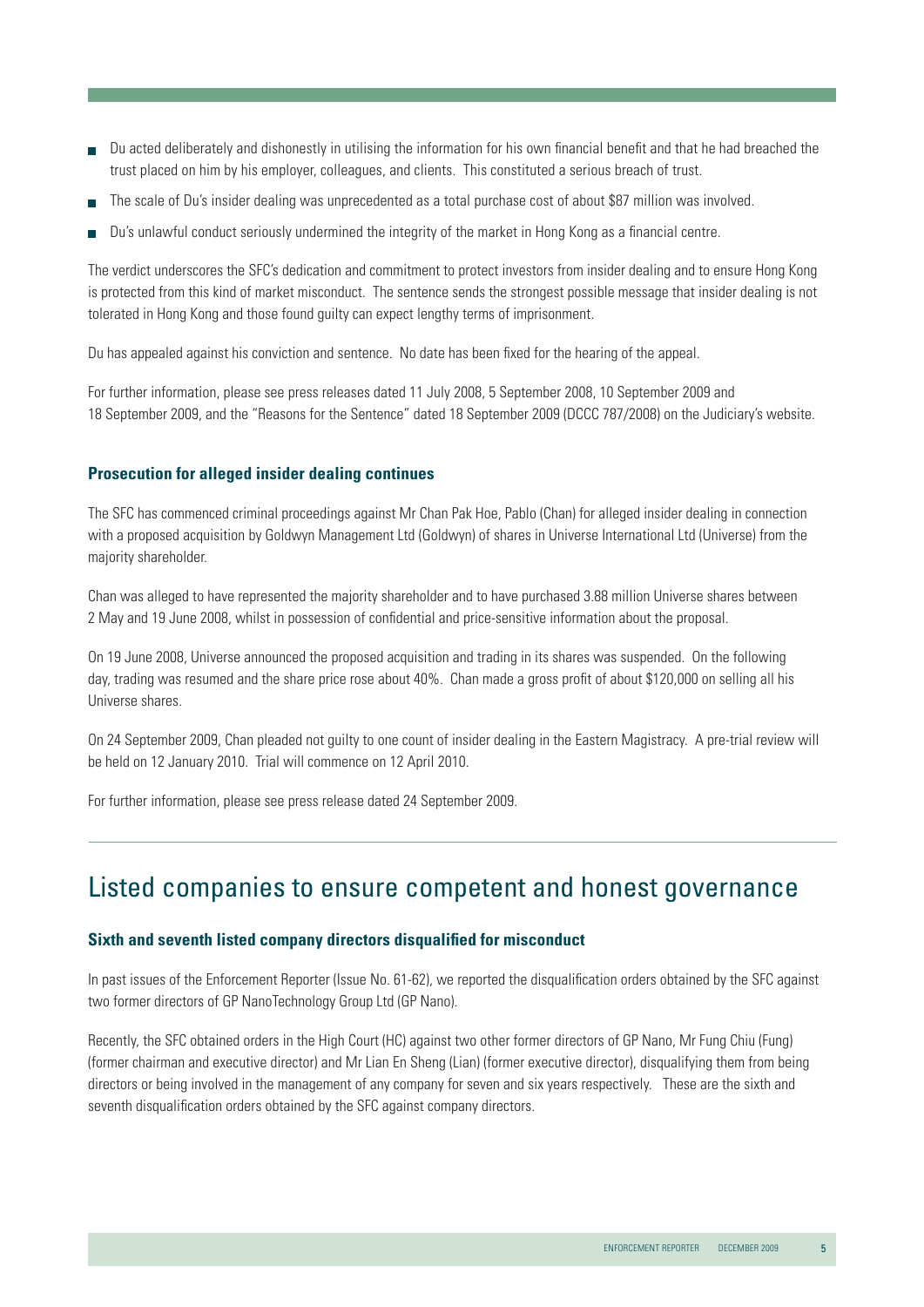The SFC alleged that Fung and Lian had:

- **P** provided misleading information to the market in two announcements regarding five questionable transactions, which involved large sums of money relative to the paid-up capital of GP Nano;
- abdicated their responsibilities as directors of a listed corporation. They took no interest in and did not concern themselves with the affairs, finances and management of the company. They followed the instructions of a person who was neither a director nor an officer of the company. That person was allowed to have unchecked control over the finances and affairs of the company;
- failed to exercise reasonable skill, care and diligence and/or to act in the best interests of the company, which was contrary both to their common law of duty of care and fiduciary duty and to Rule 5.01 of the Rules Governing the Listing of Securities on the Growth Enterprise Market of The Stock Exchange of Hong Kong Ltd (GEM Listing Rules);
- mis-represented or mis-stated their own duties as executive directors in the company's prospectus and annual reports. They were described as persons responsible for strategic planning, corporate policy, overall management or daily operations but they took no charge of the company; and
- $\blacksquare$  failed to ensure the company complied with the relevant rules and regulations, involving numerous breaches of the GEM Listing Rules and the Codes on Takeovers and Mergers and Share Repurchases. These failures had resulted in disciplinary actions taken by the Takeovers and Mergers Executive and the GEM Listing Committee of the Hong Kong Exchanges and Clearing Ltd.

His Honour Judge C Chu:

- did not consider it necessary to limit the scope of the disqualification orders, which should therefore apply to all companies (not only listed companies); and
- considered that the disqualification period should not be less than five years, which is the period imposed on a former director of the company. That director co-operated with the SFC and admitted the complaints against him in the form of agreed facts presented to the court.

In the same proceedings, the SFC sought disqualification orders against a total of five former directors of the company. Four directors (including Fung and Lian) were disqualified and the proceedings against the fifth were discontinued following his death.

Shareholders are entitled to expect competent and honest governance from listed company directors. The SFC will continue to take action against directors who provide misleading information to the market, breach their duties to the company and abuse the trust placed on them.

For further details, please see press releases dated 4 December 2008, 30 January 2009 and 6 October 2009 and the judgment dated 13 October 2009 (HCMP 2524/2006) on the Judiciary's website.

### **Proceedings commenced to seek disqualification of other directors**

The SFC has commenced proceedings in the High Court to disqualify as company directors six current and former directors of Warderly International Holdings Ltd (Warderly).

The SFC alleges that the six directors:

 failed to manage Warderly with the necessary degree of skill, care, diligence and competence as is reasonably expected of persons of their knowledge. In particular, one of the former directors is alleged to have breached his fiduciary duty by obtaining a profit and/or placing himself in a position of conflict through lending to Warderly's subsidiaries at an excessively high interest rate; and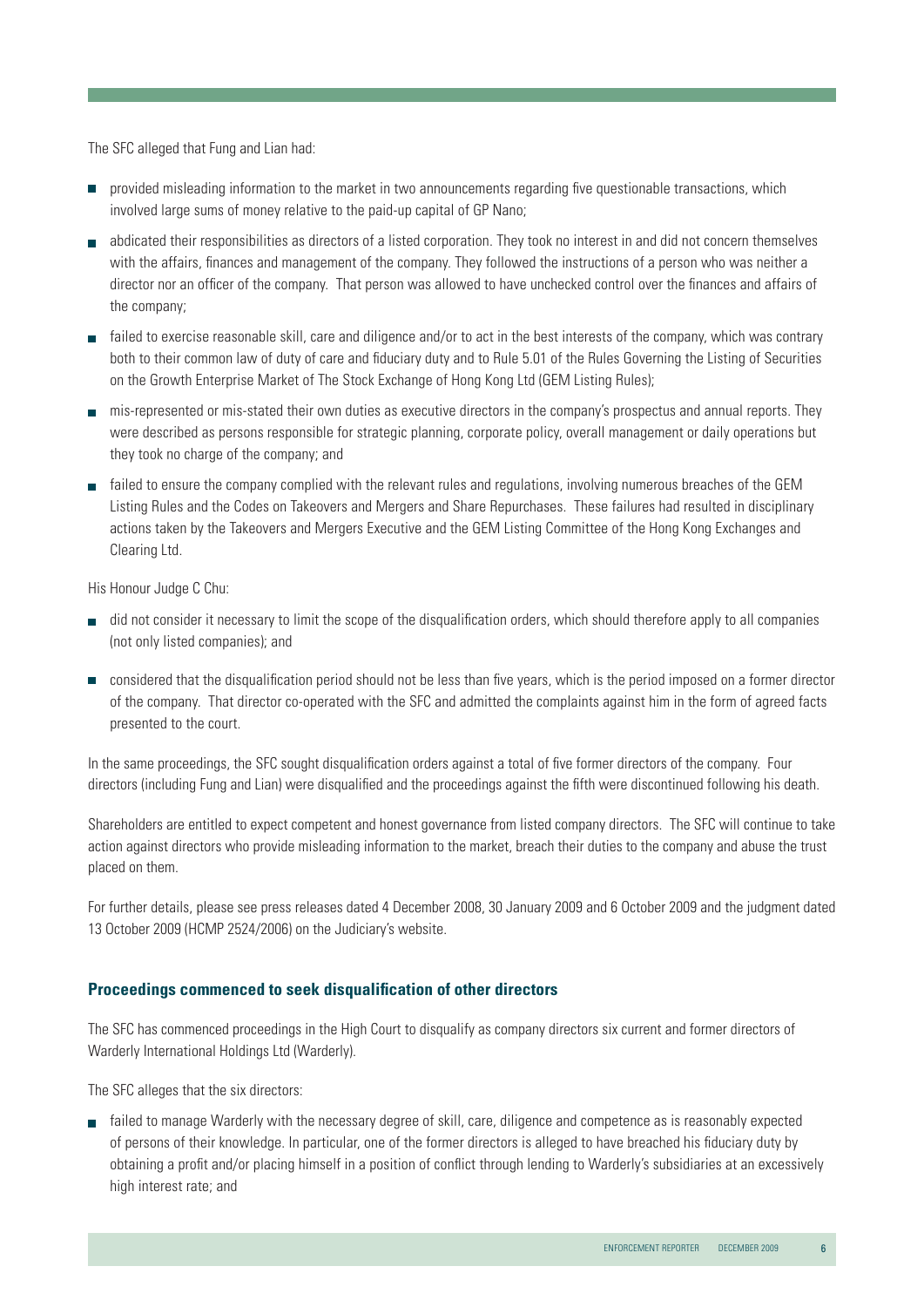failed persistently to ensure that Warderly fully complied with disclosure requirements under the Rules Governing the Listing of Securities on The Stock Exchange of Hong Kong Ltd. The alleged non-disclosure was centred on a number of material events during July 2006 to April 2007 concerning the financial position of Warderly.

For further details, please see press release dated 16 September 2009.

### SFC continues to make full use of civil powers

In the last edition of the Enforcement Reporter (Issue No 63), we reported that the Court of Appeal has confirmed the SFC's power to seek orders to freeze assets as stipulated under section 213 of the SFO.

Court orders may be obtained under this provision either as a stand-alone remedy or in conjunction with other enforcement action (as in the Du Jun case in which assets were frozen under section 213 of the SFO and criminal proceedings also brought).

The SFC may even seek orders under section 213 when assets are situated outside Hong Kong and will continue to do so in appropriate cases. The following cases from recent enforcement exercises illustrate how this provision can be applied to a wide variety of situations.

### **Injunction obtained in case involving alleged fraud or deception**

Recently, the SFC obtained interim orders from the High Court under section 213 of the SFO, freezing assets of up to \$1,655 million — the largest amount that the SFC has ever applied to the court to freeze.

Interim injunction orders were made against:

- Mr Wong Kwong Yu (Wong), former chairman of GOME Electrical Appliances Holdings Ltd (GOME);
- **Ms Du Juan, Wong's wife; and**
- Shinning Crown Holdings Inc and Shine Group Ltd, two companies owned and controlled by the couple.

The SFC alleges that:

- Wong and Du masterminded a share repurchase by GOME in 2008 with a view to using GOME company funds to buy shares originally held by Wong so that Wong could use the proceeds to repay a \$2.4 billion personal loan;
- the share repurchase had a negative impact on GOME's financial position and was not in the best interests of the company and its shareholders; and
- the share repurchase was a fraud or deception, resulting in a loss of about \$1.6 billion to GOME and its shareholders.

The High Court later ordered the two companies — Shinning Crown Holdings Inc and Shine Group Ltd — not to dispose of, deal with or encumber about 779 million GOME shares pending further order. The two companies deposited with the court share certificates representing shares pursuant to the asset freezing orders. Accordingly, the interim injunctions against the two companies were discharged while those against Wong and his wife remain effective.

The interim injunctions serve to prevent the dissipation of assets pending the conclusion of the SFC's investigation and to ensure that assets are sufficient to satisfy any orders that might be made (eg to restore GOME to the position in which it was before the share repurchase.)

For further details, please see press releases dated 7 August 2009 and 8 September 2009.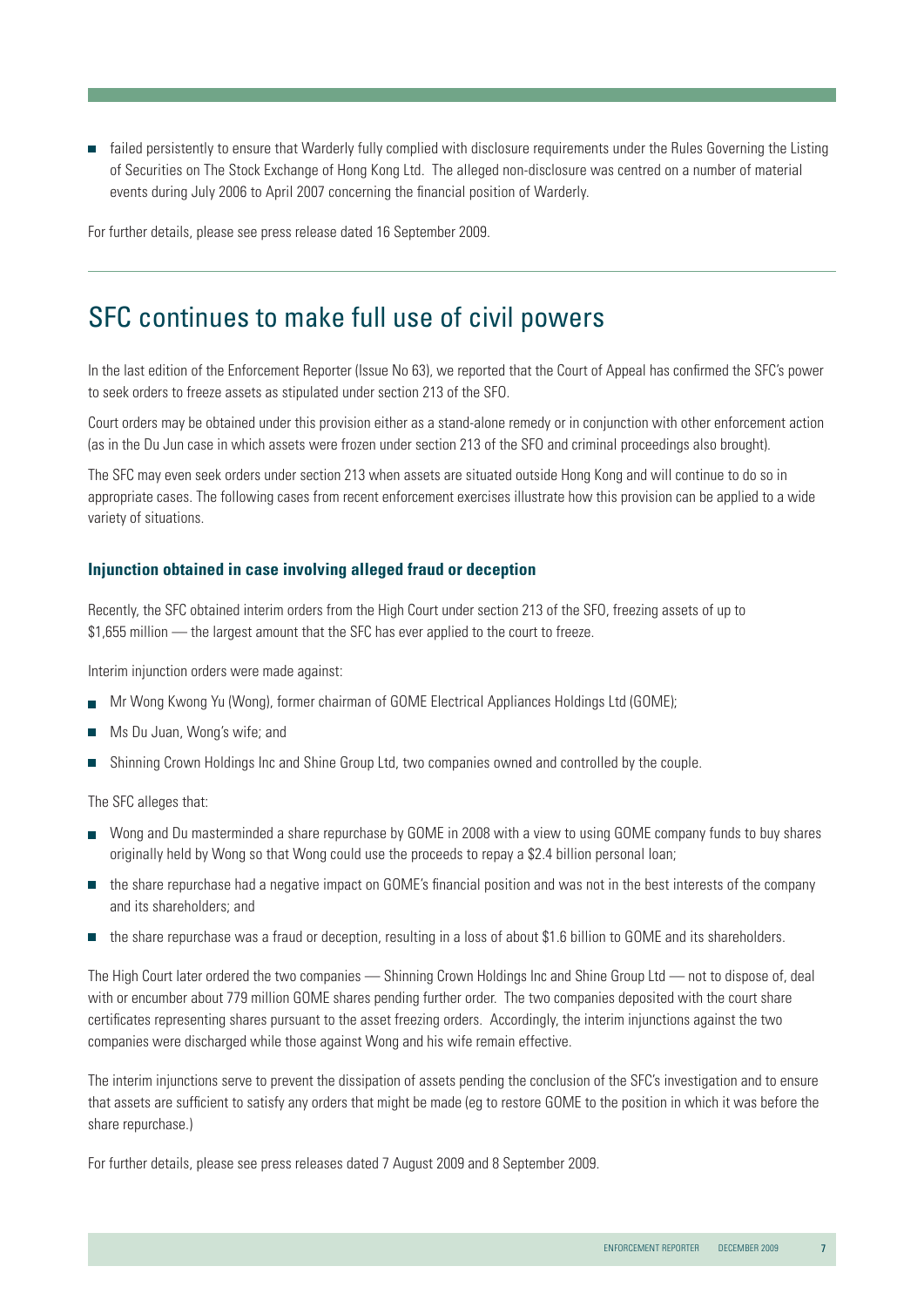### **Court undertaking given to prevent futures trader from placing orders**

The SFC alleges that a futures trader, Mr Tsoi Bun (Tsoi), placed orders between February 2007 and July 2009 to manipulate the final calculated opening price (COP) on the futures exchange. A COP is calculated during the Pre-market Opening Period and serves as the market opening price for the corresponding futures product.

To preserve the integrity of the market, the SFC applies a combination of its powers under the SFO. The following proceedings have commenced:

- to seek orders against Tsoi, restraining him from placing orders on the futures market during the Pre-Open Allocation Sessions (9:41:00 am to 9:42:59 am and 2:26:00 pm to 2:27:59 pm inclusive) pursuant to section 213 of the SFO. The court adjourned the application on Tsoi giving an enforceable undertaking to the court that he will not place any order on the futures markets during these sessions; and
- to prosecute Tsoi for price rigging arising from the allegedly manipulative orders that he placed between February 2007 and September 2007. The trial commenced on 8 December 2009 in the Eastern Magistracy.

For further details, please see press release dated 1 September 2009.

## Investors urged to seek advice on securities trading from SFC licensees

The Eastern Magistracy convicted RC Trading Education Ltd (RC) and its director, Mr Cheung Wing On Rickey (Cheung) of issuing unauthorised advertisements and carrying on regulated activities without being licensed by the SFC. They were fined a total of \$9,000 and ordered to pay investigation costs of \$38,532 to the SFC.

In 2008, RC advertised courses about trading Standard and Poors 500 index futures. The advertisements promoted free seminars that were followed by practical training sessions at different prices. The defendants represented that the courses would guarantee performance or students would receive 110% of their money back. Students received trading instructions, tips and real time advice from Cheung, but some suffered losses.

Investors should seek securities-trading advice only from SFC licensees and should be wary of free seminars in securities-trading followed by overpriced courses promising quick rewards.

For further details, please see press release dated 17 September 2009.

## Lehman Brothers Minibonds

#### **99% responding accept repurchase offer**

On 22 July 2009, the SFC, the Hong Kong Monetary Authority and 16 distributing banks jointly announced that they had reached an agreement whereby the banks would repurchase Lehman Brothers Minibonds (Minibonds) from eligible customers. Since August 2009, the banks have issued offer letters to about 25,000 eligible customers. As at 2 December 2009, 24,669 customers had responded to the repurchase offers, with 24,399 customers or 99% accepting the offer.

For further details, please see press release dated 22 July 2009.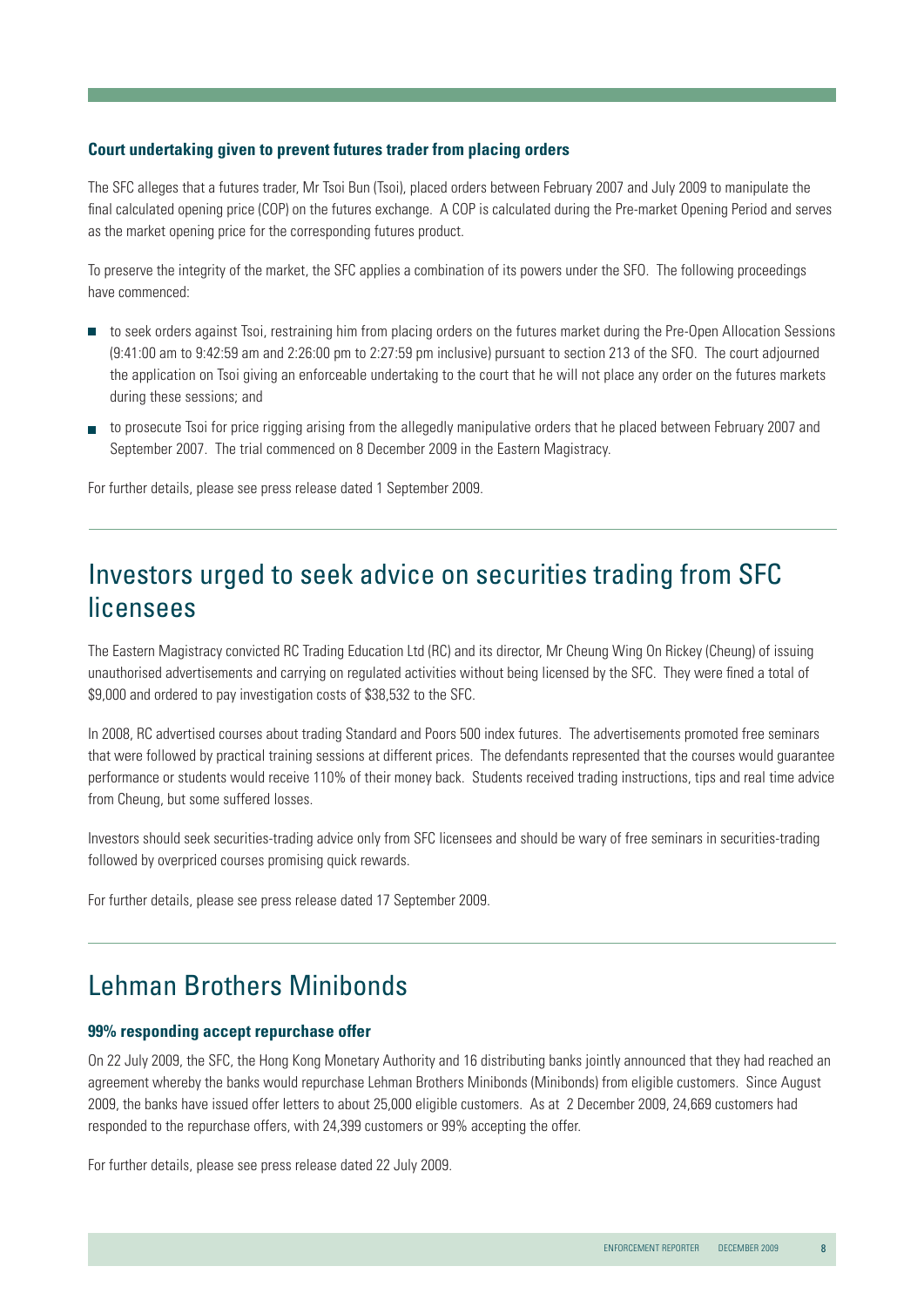### **Lehman Brothers Asia Ltd ordered to turn over documents to SFC**

In the last edition (Issue No 63), we reported that the SFC had applied to the High Court for an order directing Lehman Brothers Asia Ltd (LBA) (in liquidation) to comply with a statutory notice the SFC issued to produce certain records in connection with its investigation into the offering and marketing of Minibonds. LBA lawyers objected to submitting some of the requested documents on the grounds of legal professional privilege.

On 19 August 2009, the High Court ruled that LBA must disclose certain records to the SFC and pay the SFC's costs in bringing the application before the High Court.

While respecting valid claims of legal professional privilege, the SFC will not hesitate to challenge claims that do not have a valid foundation. Investigation into LBA continues.

For further details, please see press releases dated 10 June 2009 and 21 August 2009.

## Enforcement policy and practice

### **Brokerage practises proper compliance culture**

During the course of its daily surveillance, the SFC identified unusual price movements in relation to a third-liner stock. In response to this, the SFC issued notices under section 181 of the SFO to various firms requesting information about the transactions concerned. Upon further analysis, there was insufficient evidence to suggest that manipulative activities had occurred.

The SFC found that the account executive who placed the relevant orders had reported the case to the responsible officer immediately after the market closed on the trading day. The brokerage had reviewed the client's instructions, telephone conversations between the account executive and the client, etc, which did not discern any manipulative activities.

The brokerage approach is commendable. Its timely review enabled it to provide a prompt and thorough response to the SFC's inquiry. The SFC would like to remind licencees the importance of establishing a proper compliance culture that will ensure that they are able to respond promptly and substantively to SFC inquiries.

### Disclosure of interests

#### **Failure to disclose interests prosecuted**

The SFC continues to attach importance to the obligation of directors and substantial shareholders to make timely disclosure of their interests in listed companies.

Under Part XV of the SFO, listed company directors, chief executives and substantial shareholders are required to disclose and notify their company and the Stock Exchange of Hong Kong of changes in their interests.

From 1 August to 30 November 2009, the SFC prosecuted 11 entities for breaches in disclosure of interests. In all these cases, 10 defendants pleaded guilty and one defendant was convicted by the court. Fines ranging from \$2,500 to \$80,000 were imposed.